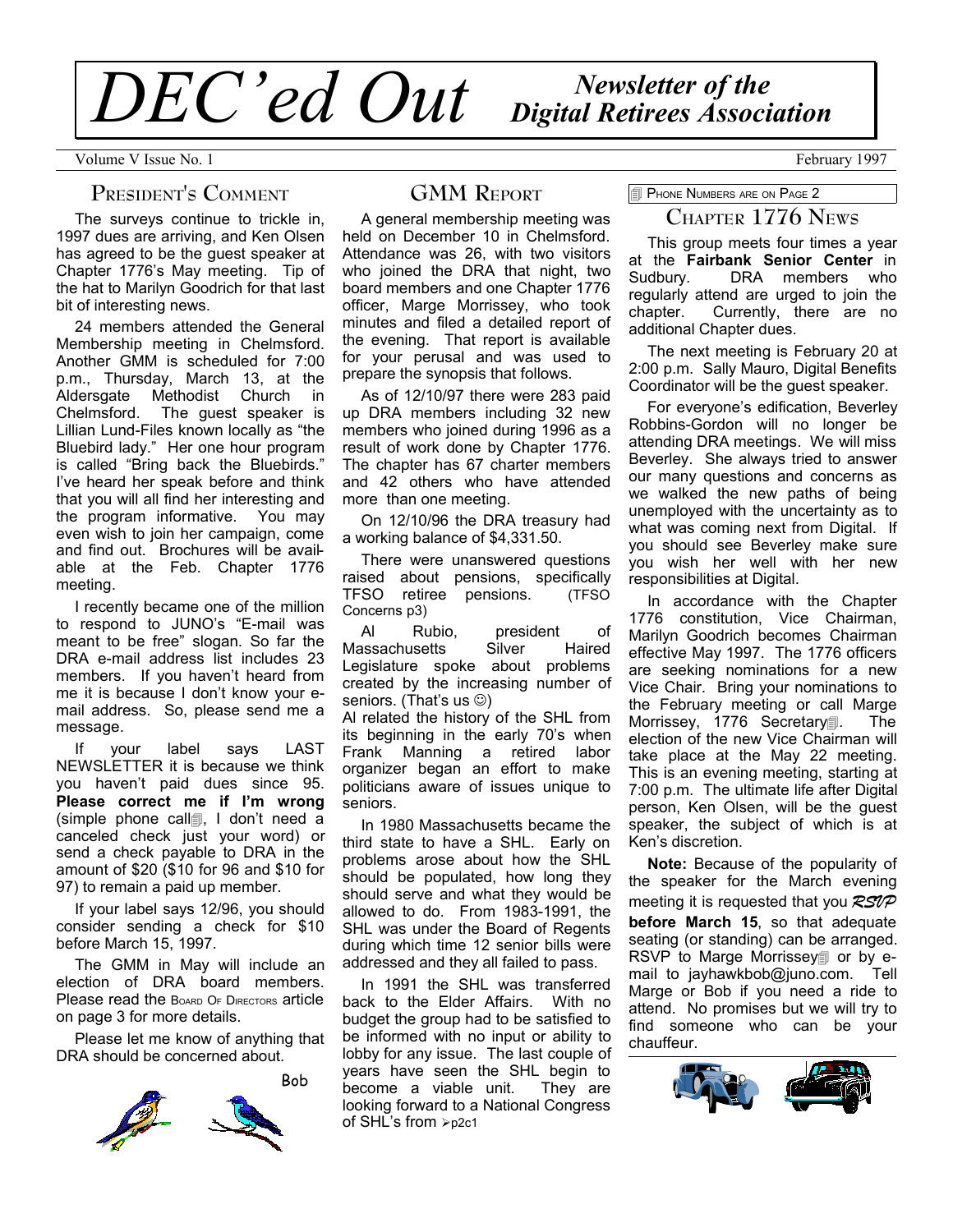#### *(continued from GMM Report p1c2)*

22 states meeting in February. Hopefully, we will hear more in the media, and will definitely try to keep you informed.

As mentioned elsewhere there are two upcoming GMM meetings. Please plan on attending. Hopefully, you will find the speakers informative and entertaining and the business portion non-threatening, but important, as you help set the direction for DRA. These both will be evening meetings. We will try to arrange rides for those of you who don't drive after dark. Just let us know.

## **SHL NEWS**

Norma Millette, DRA Treasurer, and SHL Legislature for the 1<sup>st</sup> Middlesex district is a Co-chairperson of the SHL Ways & Means Committee. This committee oversees/reviews and gets involved with supporting bills on taxation, social security, and money items regarding seniors by the legislature. At present there are numerous filings of bills regarding the lowering of estate, town, and school taxes for Massachusetts residents over 65. Norma promises more information as these bills move along.

#### **GOVERNOR'<sup>S</sup> CONFERENCE ON AGING**

The 12<sup>th</sup> Annual conference will be held May 28, 1997 at the Boxborough Woods Holiday Inn.

An all day event for elders, advocates and professionals regarding matters that concern us all.

DRA is on the mailing list for the press release and it will be included in the next *DEC'ed Out.*

Keep the date open and plan on attending so that the organizers know we are interested in what the commonwealth is planning for us.

## **HAVE YOU HEARD?**

Digital did away with voicemail for a particular function. Hiring 600?? to answer the phones.

If pro is the opposite of con what does that make congress? *Richard Lederer*

**FREE e-mail** article in next column.

To get maximum attention, it is hard to beat a good, big mistake.

## **WORTH SENDING FOR**

Nothing new to send for, but **"Plane fares depend on whom, when you ask,"** is the headline of an article by Bruce Mohl on page B1 of *The Boston Globe*, Friday, 12/20/96. MassPIRG contacted 5 airlines and 10 travel agents for lowest-priced fares for travel on specific dates and times between Boston and Houston or<br>Portland, OR. The ranges in the The ranges in the quotes for round-trip were:

Sat. Stayover no Stayover Houston \$380-\$552 \$370-\$1338 Portland \$373-\$504 \$504-\$1323

"The bottom line is that you need to shop around because you can get different answers even if you ask the<br>same question." Jenise Shields same question." *Jenise Shields MassPIRG*

Copies of the complete article which has a table of the actual responses may be requested by sending a SASE to DRA. Of course, those of you in New England can visit your local library to read the referenced Globe.



Thanks to Paul Devivo for the following.

For those of you who don't have an Internet Access Provider (ISP), and are wary of signing up for one, there is a wonderful alternative: **Free e-mail**.

A company called Juno has rolled out an advertising-supported, free to the users, e-mail system. Their trademark motto is: "E-mail was meant to be free." In 8 months they have over 1 million subscribers. It requires Windows 3.1 or Windows 95 computer and a modem with a speed of at least 9600 baud. There are local access dial-in lines in most of the large cities and towns in the DRA states. There are 16 for MA and 2 for NH – Manchester and Nashua.

To subscribe, have someone send an e-mail message on your behalf to signup@juno.com with your name and postal address. Or, call JUNOT

Bob will bring some copies  $(3\frac{1}{4})$  to the Chapter 1776 meeting.

Information: http://www.juno.com



Nothing absolute about the second distribution.

Latest "maybe" is February.

**IMPORTANT:** If you move or have moved, make sure that you notify the administrator of your new address.

David Berdon & Co. LLP P.O.Box 1759 Grand Central Station New York, New York 10163 Attention: Digital Insurance Litigation

## **CONTACTING DRA**

**REPEATED FOR EDIFICATION**

Chapter 1776 folks should call one of the officers. Their phone numbers are shown in the box on page 3.

Others please call Bob Moore Early morning is best >5:30 a.m. Anytime is okay, but you may have to leave a message. When leaving a message please give me a "best" time to call back. If no response within 48 hours please call again. Please say your phone number with area code *slowly*. (I do a reverse lookup is I have trouble understanding name.) Or, send e-mail to jayhawkbob@juno.com.

#### **IMPORTANT TELEPHONE NUMBERS**

Please let us know of numbers we should add or more importantly any problems you have with using any of these numbers.

**Benefits Express** is the only official connection to Digital.

| AARP District Office 508 872-4150                  |  |
|----------------------------------------------------|--|
| AARP Hotline800 826-8683                           |  |
| Benefits Express800 890-3100                       |  |
| Speak to a representative<br>$\star$ $\rightarrow$ |  |
| Help & Open Enrollment.<br>#                       |  |
| SAVE<br>②#                                         |  |
| Pension<br>③#                                      |  |
| Hearing impaired800 828-8745                       |  |
| Change of Address800 323-2060                      |  |
| CIGNA (Life Insurance) 800 828-3485                |  |
| Digital Credit Union800 323-8797                   |  |
| Digital Investor Services 800 235-5069             |  |
| Fairbank Senior Center 508 443-3055                |  |
| IRS (Tax Forms) 800 829-3676                       |  |
| John Hancock (Braintree)800 332-2060               |  |
| Retiree Assistance $\Box$ on menu                  |  |
| JUNO for free e-mail800-654-5866                   |  |
| Office of Elder Affairs 800 882-2003               |  |
| Purchasing Digital equip800 377-1237               |  |
| Thomas Cook Travel 800 374-5858                    |  |
|                                                    |  |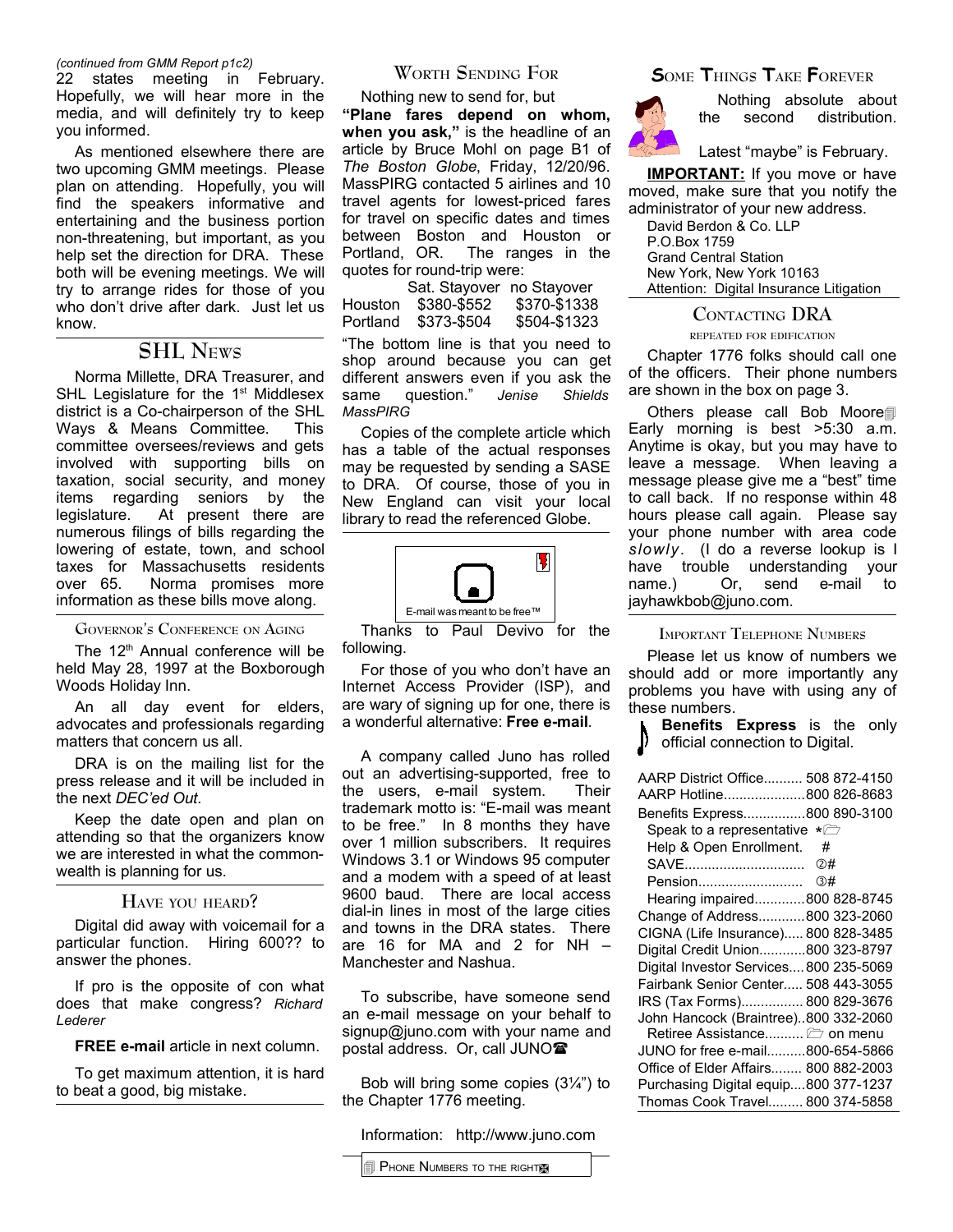# **PLEASE TAKE ACTION FORM**

## **UPDATED RESULTS**

131 responses. 15 TFSO, 114 SERP, 3 retired before 1992. Two said they were TSFO and SERP.

Working or Not: 39 are happy not to be; 11 would like to; 64 are working; two when they feel like it, one is disabled, four are volunteering and 11<br>didn't answer the question The didn't answer the question. survey didn't ask whether part time or full time.

It isn't too late to send in your form, we would appreciate hearing from you.

## **BOARD O<sup>F</sup> DIRECTORS**

As you have been informed in the past, currently there are just two active Board Members, Bob Moore and Norma Millette. We have a checking account with Fleet and any checks require two signatures. Our primary expenses are *DEC'ed Out* printing and mailings, Chapter 1776 postcard mailings, and occasional hall rental. I'm happy maintaining the membership roster, writing a newsletter when there is something to say and holding a general membership meeting when requested.

The DRA has a constitution and technically speaking we are probably not operating as we should. This is of great concern to the Chapter 1776 officers and they are anxious to have a full DRA board. To that end nominations for the DRA board are open and you are encouraged to send your nominations to DRA by USPS, email, or bring to the February Chapter 1776 meeting, or the March GMM. The May GMM meeting will be held for the election of DRA Board members. As before, mail in votes will be accepted to accommodate those who can't attend the May meeting in person.

# **TSFO CONCERNS**

We haven't said much about TSFO as most of us took the SERP package. We can schedule a meeting just to air your concerns and plan a course of action to get answers. Let's hear from you so we can start the data gathering. Remember, most of us are ignorant about the TSFO process. FYI - DRA has an attorney of record willing to ask the difficult questions if necessary.

# **MEMBERSHIP LIST**

As promised the membership list has been divided into "active" and "inactive." Inactive (181) have not paid dues since 1995. Active (312) is anyone who paid dues for 1996, 1997, or 1998. Renewal of membership will always be open but the active list will be culled again on March 16, 1997 for those who have not paid 1997 dues.

The inactive list is retained in case we have a really hot item that we think needs broad distribution.

Thanks to those who responded last time to our request for help in fixing our database. We corrected 3 addresses. One in Las Vegas was corrected within 48 hours of mailing the newsletter. You guys are really good. Try some more. We need to correct some listings that cause USPS to return mail with several unhelpful reasons for non-delivery. Some of these people paid dues in 95-96. If you know them ask them to give us an update on their address.

Yes. I have tried NYNEX and AT&T long distance information.

Ray Archambault 55 Arthur Ave or 48 Camelot Dr

Manchester NH 03104

John Earon 22 Newton St

West Boylston MA 01583

Lorraine Hayes 2 Woodfield St Nashua NH 03062

Stephen A. Kallis, Jr. 8417 N Armenia #810 Tampa FL 33604

Ronnie Kimball 404C Ridgefield Cir Clinton MA 01510

Kyong Liliedahl 8 Escumbuit Rd Atkinson NH 03811

David Nash 1 Walker St

Westboro MA 01581

Paul Saia 1243 Adams St. #303 Boston MA 02124

following last name may be misspelled James Walach Costa Mesa CA

PHONE NUMBERS ARE ON PAGE 2

DEC'ed Out is a newsletter published by and for the Digital Retirees Association. Byline articles may contain conclusions and opinions of the writer and not necessarily of the Digital Retirees Association or its Board of Directors.

#### **Board of Directors**

Ed Braniecki Tony Ippolito Norma Millett, Treasurer Bob Moore, President 508 256-9537 jayhawkbob@juno.com Penny Kelley, Secretary

## **Chapter 1776 Officers**

| Chair<br>Vice-chair | Bob Latvalla             | 692-5634<br>Marilyn |
|---------------------|--------------------------|---------------------|
| Goodrich            |                          | 443-6865            |
| Treasurer           | Frank                    |                     |
|                     | Kinchla 879-1858         |                     |
|                     | SecretaryMarie Morrissey | 897-2568            |
| DRA                 | Mailing Address:         | e-mail              |
|                     | jayhawkbob@juno.com      |                     |
|                     | c/o Bob Moore            |                     |
| 3 Judith Rd         |                          |                     |
|                     | Chelmsford, MA 01824     |                     |

## **CHAPTER 1776 MEETINGS**

There are four meetings a year for Chapter 1776 members. All meetings are held at the Fairbank Center, Fairbank Rd, Sudbury. Two in the afternoon (2-4) and two in the evening (7-9). Guest speakers are chosen who represent the interests expressed by 1776 members to the Chapter officers.

## **PUBLISHER'<sup>S</sup> COMMENT**

The editor job is still open. Nice if you have an "under the gun attitude" about getting things done. Using email should simplify the task. But please, I could really use the help. Might even change my modus operandi. Stranger things have happened, the Patriots made it to the Super Bowl.

Submitting an item for *DEC'ed Out* is easiest with e-mail, but Mac or PC disks are still okay, or send fax Mon-Sat to Chelmsford Copy & Secretarial Center at 508 256-1869. (I haven't yet perfected sending and receiving faxes.)

So how about it? Submit your item of interest to share, especially you non-New Englanders. What's life like in Downs, Kansas, or Clover and Conway, South Carolina? Your fellow